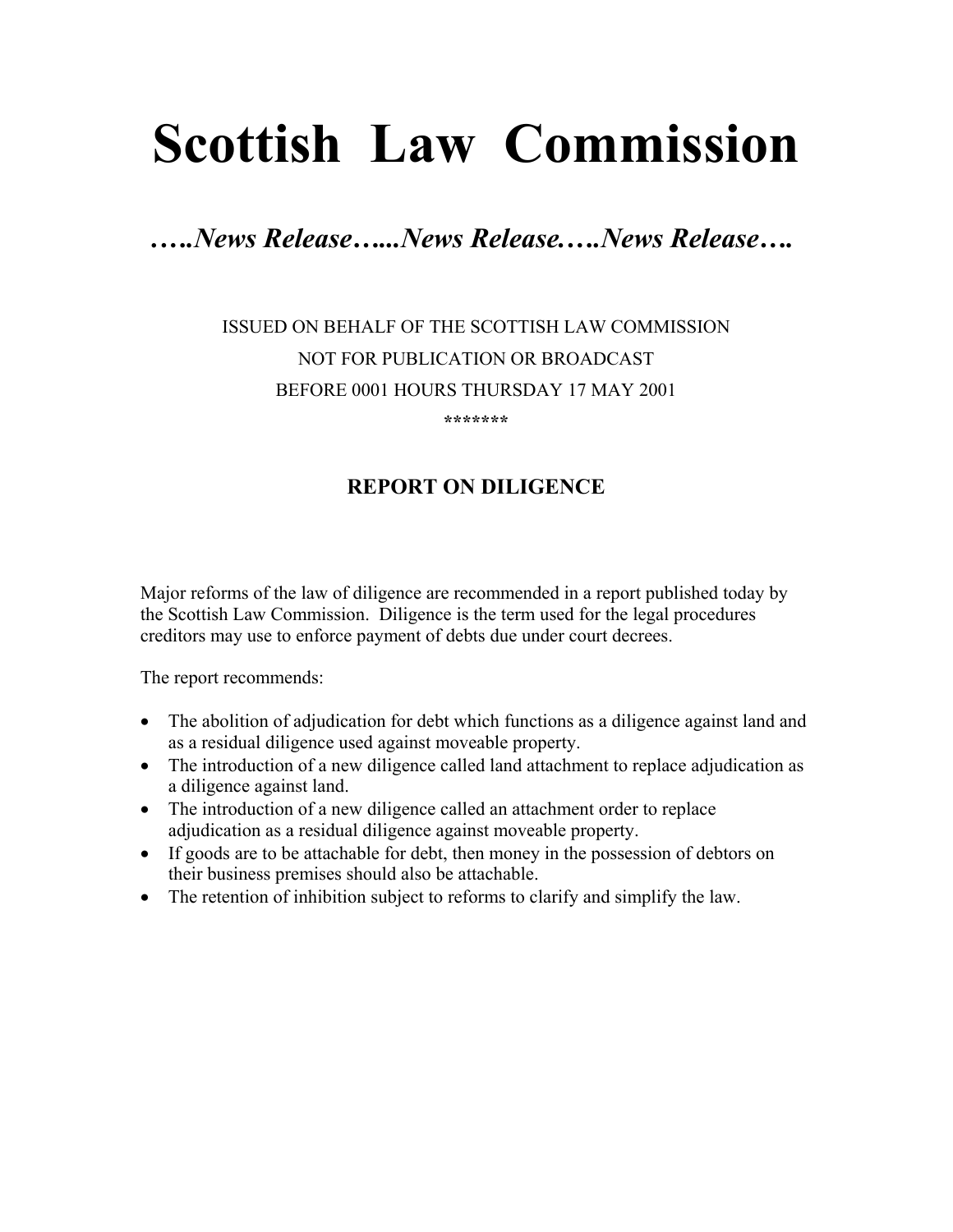#### **RECOMMENDED REFORMS**

#### **Adjudication for debt**

The report recommends the abolition of this diligence which operates against the debtor's land and also as a residual diligence ie against any other property for which there is no existing diligence. The law of adjudication has remained largely unchanged since 1672 and much of it is uncertain and obscure. Adjudication is cumbersome and expensive for creditors to use and fails to protect the interests of debtors.

#### **Land Attachment**

Land attachment would replace adjudication for debt as a diligence against land. The new diligence would consist of two stages. First, the registration in the Land Register or Sasine Register of a notice of land attachment which would effectively secure the unpaid debt over the debtor's land. Secondly, an application to the court for authority to sell the land. A six month delay between registration of the notice of land attachment and application for sale is recommended. Application for sale would not be granted where the debt owing was less than £1,500 or where the proceeds of sale would be unlikely to reduce the debt by £500 or 10%. The report does not recommend whether a debtor's dwellinghouse could be sold. Two alternatives are presented. Dwellinghouses could be included at the sale stage of the diligence with extra measures of debtor protection, or they could be exempted from sale.

#### **Attachment Orders**

Adjudication as a residual diligence would be replaced by a new diligence called an attachment order which would cover property such as patents, licences and timeshares. A residual diligence gives effect to the principle that all the debtor's assets should be subject to enforcement unless exempted to protect the debtor from undue hardship. The creditor would have to apply to the court for an attachment order, and following service of a schedule of attachment on the debtor, apply to the court for an order to satisfy the debt out of the attached property. The types of satisfaction order that may be granted include sale, transfer, income transfer, lease or licence.

#### **Money Attachment**

Cash, cheques and other negotiable instruments in the debtor's possession are thought not to be liable to any current diligence. The report recommends that if goods and other corporeal moveable property in the debtor's possession are to be attachable for debt then it should also be possible to attach money. Officers of court would not be permitted to attach money situated in a dwellinghouse or the residential part of a building or to search individuals or their handbags and wallets for money. A money attachment would be incompetent where the value of the money attached did not exceed the likely total expenses of the diligence plus the lesser of £50 or 10% of the debt.

#### **Inhibition**

Inhibition is a diligence that prohibits debtors from incurring future debts or disposing of their land. The report recommends that inhibition should be retained subject to various